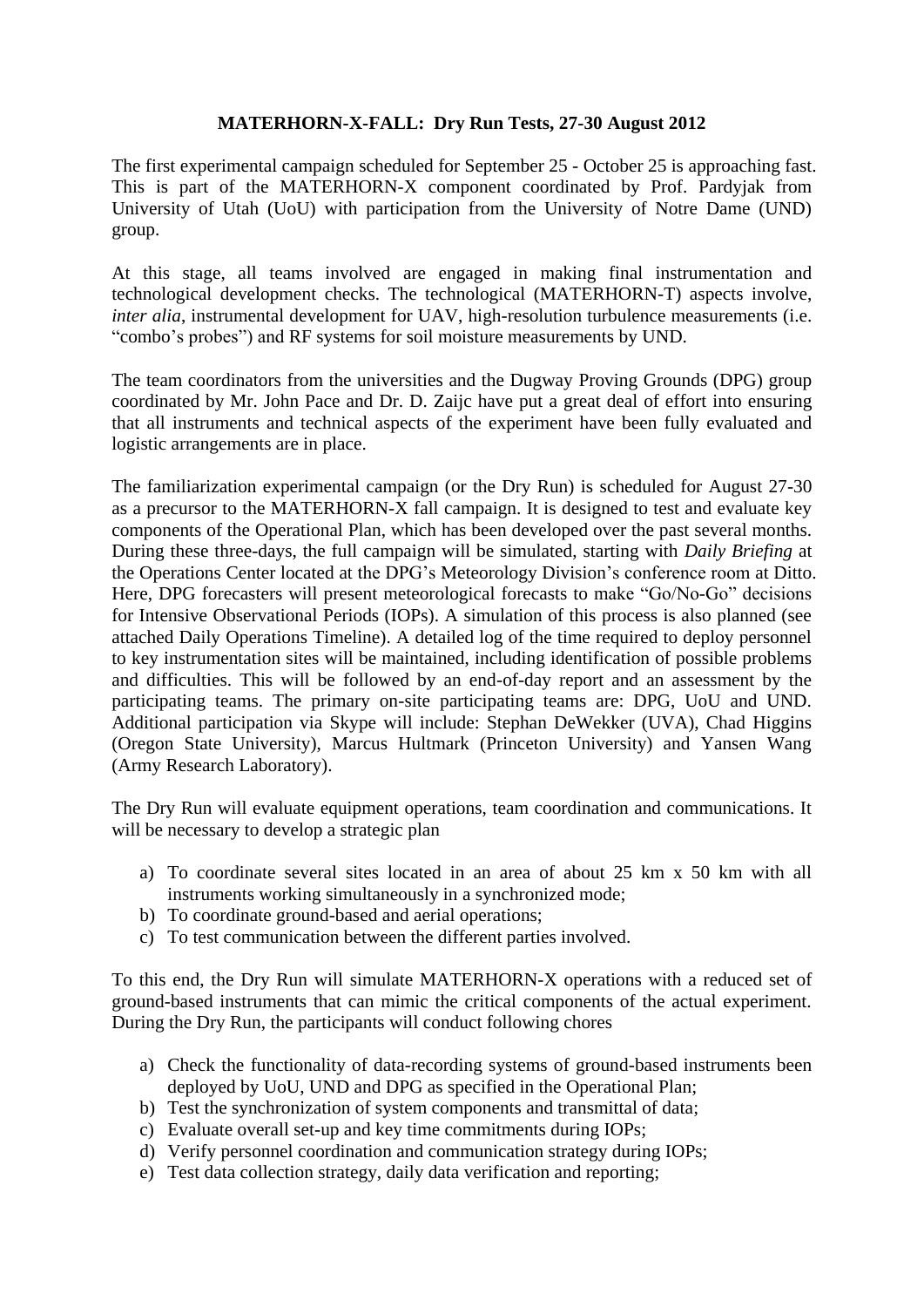f) Identify other potential problems and devise possible solutions

## **Ground-based Operations:**

The key-sites for Ground-based operations during the Dry Run include: standard DPG instruments (SAMs, PWIDS, FM/CW, Profilers, and Ceilometers) sites, the extended flux sites (EFS), lidar, ceilometer and sodar measurement sites. Although most of the instrumentation for IOPs is not included in the Dry-Run, with the limited set of instrumentation to be deployed, it is possible to evaluate time commitments for various tasks within an IOP and fine tune the man-power deployments in the prototype. These instruments will be deployed according to the Operational Plan. The Dry Run will also include radiosonde releases from the Playa site.

## **Aerial Operations:**

No flights will be conducted as part of the Dry Run, however the operation and planning aspect will be tested (with coordination conducted by Stephan DeWekker). Unmanned Flamingo UAV, manned CIRPAS Twin Otter and DATAHAWK UAV operations are planned for MATERHORN, subject to the availability of funding. During the Dry Run, potential flight plans for each of these aircrafts will be proposed and discussed with the respective PIs and DGP personnel. Prospective flight plans will be drafted prior to the Dry Run, and selection of a particular flight plan will be made depending on meteorological conditions and science objectives of the IOP. The aircraft operations are to be closely coordinated with DPG flight operators, and the Dry Run will be a venue to start coordinating with DPG flight operators.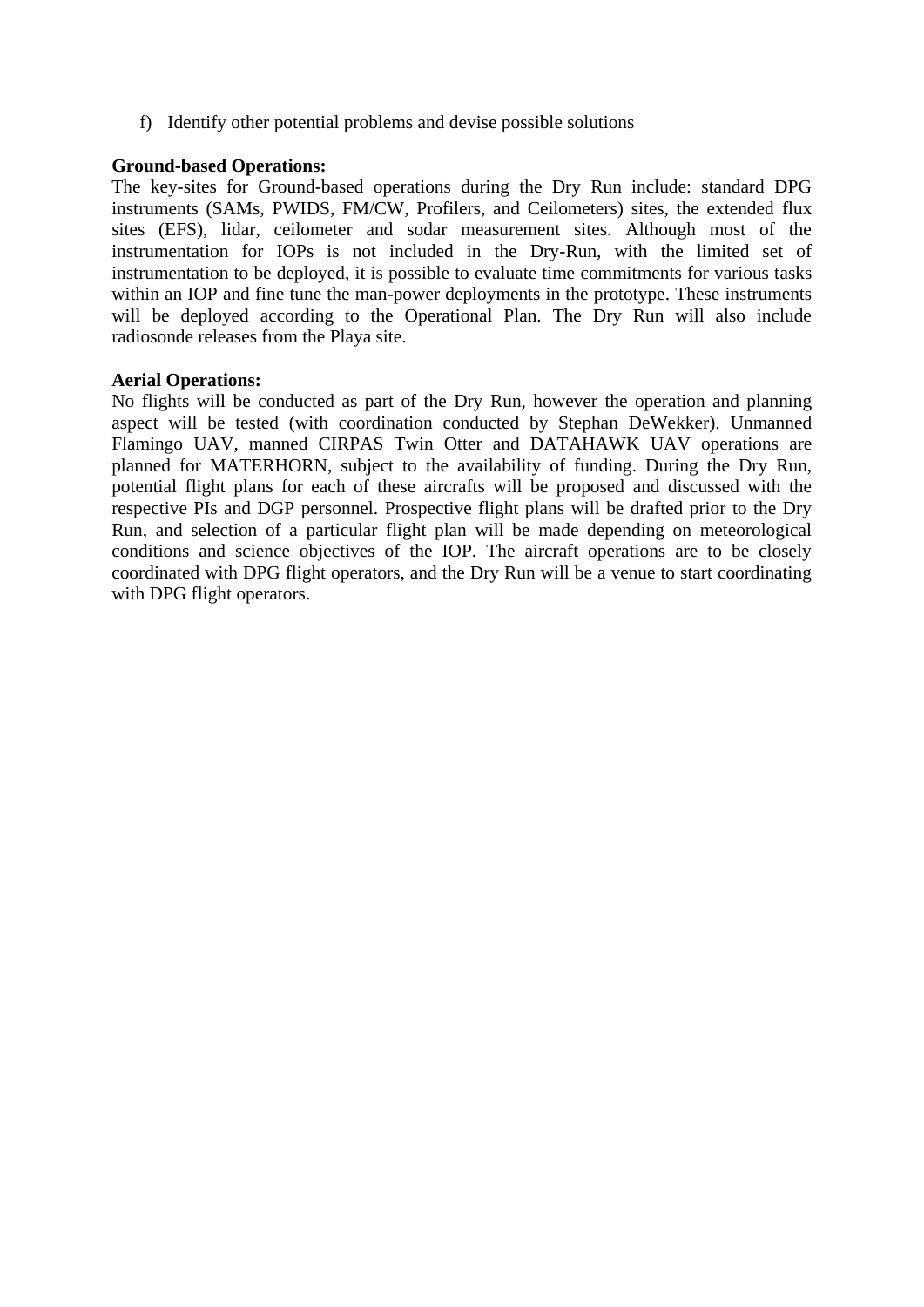## **MATERHORN-X Daily Operations Timeline**

We will test the efficacy of the following proposed Daily Operations Timeline. Times are given relative to Local Time (i.e., Mountain Daylight Time).

*Every Day:*

- 0700–0800 Forecasters supporting MATERHORN operations will evaluate various current weather models
- 0800–0900 Forecast preparation and submission to MATERHORN Field Catalogue.
- 0800–0900 Status update of all MATERHORN facilities to MATERHORN Field Catalogue.
- Initialize remote communications links (e.g. Skype)
- 0900–1000 MATERHORN Daily Planning Meeting (see Operational Plan).
- 1000–1100 Mission and IOP-type selection (Daytime Start / Nighttime Start IOP) and preparation of Mission Plan (flight plans, scanning strategies, TB operations).
- 1100–1600 Notifications facilities, Air Traffic Control Centers, Field Catalogue Operations Report.

*Operational (IOP) Day:* (Approximate times for day light operations)

- 0900 Operational update—weather and facility status
- 0930 Go/No decision
- 1000 Notify all field personnel and DPG personnel of decision and mission plan

### **a) Daytime Start IOP**

1200–1200+24h IOP operations for soundings and other enhanced ground-based operations.

- 1000–1100 Pre-flight briefings (1.5 hr before takeoff).
- 0700–2000 Flight operations (pre-planned and coordinated)
- 1600–2100 Debriefings (1 hr after landing).

### **b) Nightime Start IOP**

2400–2400+24h IOP operations for soundings and other enhanced ground-based operations.

- 2000–2200 Pre-flight briefings (1.5 hr before take-off).
- 0700–2000 Flight operations (pre-planned and coordinated)
- 0200–0400 Debriefings (1 hr after landing).